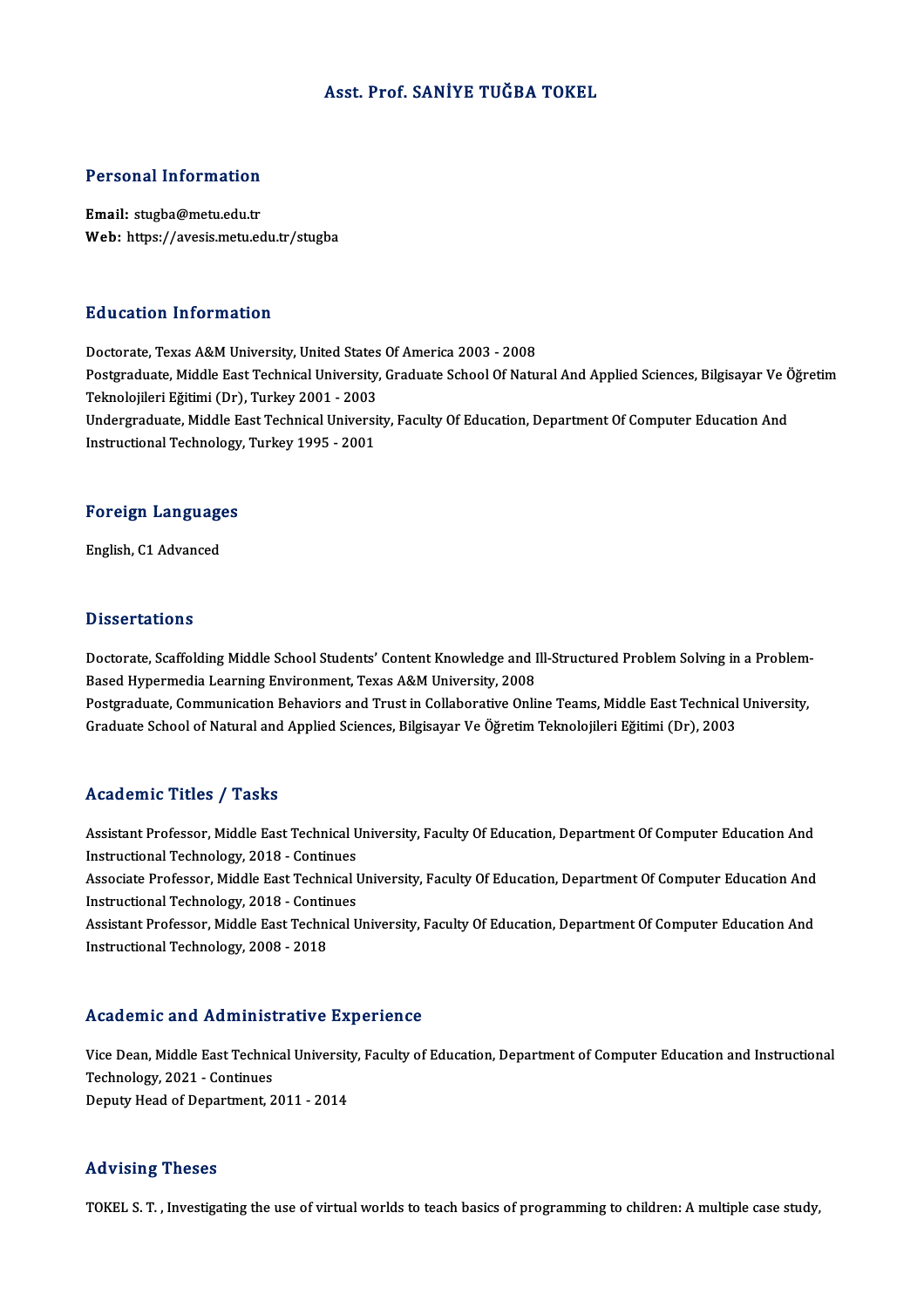Doctorate,A.BATTAL(Student),2018

Doctorate, A.BATTAL(Student), 2018<br>TOKEL S. T. , The Effect of flipped classroom as a teaching strategy on undergraduate students' self-efficacy, engagement<br>and attitude in a computer programming course. Dectarate, C.Vurde Doctorate, A.BATTAL(Student), 2018<br>TOKEL S. T. , The Effect of flipped classroom as a teaching strategy on undergraduate stu<br>and attitude in a computer programming course, Doctorate, C.Yurdagül(Student), 2018<br>TOKEL S. T. T TOKEL S. T. , The Effect of flipped classroom as a teaching strategy on undergraduate students' self-efficacy, engagement<br>and attitude in a computer programming course, Doctorate, C.Yurdagül(Student), 2018<br>TOKEL S. T. , Th

and attitude in a computer programming course, Doctorate, C.Yurdagül(Student), 2018<br>TOKEL S. T. , The effect of flipped classroom as a teaching strategy on undergraduate stude<br>and attitude in a computer programming course, TOKEL S. T. , The effect of flipped classroom as a teaching strategy on undergraduate students' self-efficacy, engag<br>and attitude in a computer programming course, Doctorate, C.YURDAGÜL(Student), 2018<br>TOKEL S. T. , Explori

and attitude in a computer programming course, Doctorate, C.YURDAGÜL(Student), 2018<br>TOKEL S. T. , Exploring the effectiveness of a mobile writing application for supporting handwriting acquisition of<br>students with dysgraph TOKEL S. T. , Exploring the effectiveness of a mobile writing application for supporting handwriting acquisition of<br>students with dysgraphia, Doctorate, S.HOPCAN(Student), 2017<br>TOKEL S. T. , Facilitating english as a forei

students with dysgraphia, Doctorate, S.HOPCAN(Student), 2017<br>TOKEL S. T. , Facilitating english as a foreign language learners' vocabulary learning, task completion and contextual<br>vocabulary exploration processes in a mobi TOKEL S. T. , Facilitating english as a foreign language learners' vocabulary learning, task completion and contextual<br>vocabulary exploration processes in a mobile supported situated learning environment, Doctorate, Ç.UZ(S **vocabulary exploratior<br>TOKEL S. T. , Exploring<br>A.GÜL(Student), 2016<br>TOKEL S. T. Supportin** TOKEL S. T. , Exploring the use of 3D virtual worlds for psychoeducational groups: A multiple case study, Doctorate,<br>A.GÜL(Student), 2016<br>TOKEL S. T. , Supporting students' scientific argumentation in technology-enhanced l

A.GÜL(Student), 2016<br>TOKEL S. T. , Supporting students' scientific argun<br>of scaffolds, Doctorate, H.HAVVA(Student), 2013<br>TOKEL S. T. Supporting students' scientific argun TOKEL S. T. , Supporting students' scientific argumentation in technology-enhanced learning environments: Distribution<br>of scaffolds, Doctorate, H.HAVVA(Student), 2013<br>TOKEL S. T. , Supporting students' scientific argumenta

of scaffolds, Doctorate, H.HAVVA(Student), 2013<br>TOKEL S. T. , Supporting students' scientific argu:<br>of scaffolds, Doctorate, H.Havva(Student), 2013<br>TOKEL S. T., Effects of uny finding offordances o TOKEL S. T. , Supporting students' scientific argumentation in technology-enhanced learning environments : distribution<br>of scaffolds, Doctorate, H.Havva(Student), 2013<br>TOKEL S. T. , Effects of way finding affordances on us

of scaffolds, Doctorate, H.Havva(Student), 2013<br>TOKEL S. T. , Effects of way finding affordances on usability of virtual world environments in terms of users' satisfac<br>performance, and mental workload: Examination by eye-t 10KE<br>perfoi<br>2012<br>TOVEI performance, and mental workload: Examination by eye-tracking and fnir device, Postgraduate, Y.CANSIZ(Student),<br>2012<br>TOKEL S. T. , Students' experiences and perceptions of anxiety, motivation, and self-confidence in speaki

2012<br>TOKEL S. T. , Students' experiences and perceptions of anxiety, motivation, and self-confidence in speaking english<br>during task-based language learning activities in second life: The case of METU, Postgraduate, T.KAMA TOKEL S. T. , Students' experiences and perceptions of anxiety, motivation, and self-confidence in speaking english<br>during task-based language learning activities in second life: The case of METU, Postgraduate, T.KAMALI(St during task-based language learning activities in second life: The case of METU, Postgradı<br>YILDIRIM İ. S. , TOKEL S. T. , Effects of scaffolding strategies embedded within web-based<br>service teachers' reflective thinking an

# service teachers' reflective thinking and self-efficacy, Doctorate, İ.YILDIZ(Student), 2012<br>Articles Published in Journals That Entered SCI, SSCI and AHCI Indexes

rticles Published in Journals That Entered SCI, SSCI and AHCI Indexes<br>I. Exploring the effectiveness of a mobile writing application for supporting handwriting acquisition of Exploring the effectivenes<br>students with dysgraphia<br>HODCAN S. TOKEL S.T. Exploring the effective<br>students with dysgra<br>HOPCAN S., TOKEL S. T.<br>EDUCATION AND INFOL students with dysgraphia<br>HOPCAN S., TOKEL S. T.<br>EDUCATION AND INFORMATION TECHNOLOGIES, vol.26, no.4, pp.3967-4002, 2021 (Journal Indexed in SSCI)<br>Eosilitating Contextual Vosabulary Leorning in a Mobile Supported Situated

HOPCAN S., TOKEL S. T.<br>EDUCATION AND INFORMATION TECHNOLOGIES, vol.26, no.4, pp.3967-4002, 2021 (Journal Indexed in SSCI)<br>II. Facilitating Contextual Vocabulary Learning in a Mobile-Supported Situated Learning Environment<br> EDUCATION AND INFOR<br>Facilitating Contextu:<br>Bilgin C. U. , TOKEL S. T.<br>JOUPNAL OF EDUCATIO II. Facilitating Contextual Vocabulary Learning in a Mobile-Supported Situated Learning Environment<br>Bilgin C. U., TOKEL S. T.

JOURNAL OF EDUCATIONAL COMPUTING RESEARCH, vol.57, no.4, pp.930-953, 2019 (Journal Indexed in SSCI)

- III. Acceptance of virtual worlds as learning space<br>TOKEL S. T., Isler V. Acceptance of virtual worlds as learning space<br>TOKEL S. T. , Isler V.<br>INNOVATIONS IN EDUCATION AND TEACHING INTERNATIONAL, vol.52, no.3, pp.254-264, 2015 (Journal Indexed<br>in SSCD TOKEL S<br>INNOVA<br>in SSCI)<br>Sunnor INNOVATIONS IN EDUCATION AND TEACHING INTERNATIONAL, vol.52, no.3, pp.254-264, 2015 (Journal I<br>in SSCI)<br>IV. Supporting problem-solving performance in a hypermedia learning environment: The role of<br>students' prior knowledge
- in SSCI)<br>Supporting problem-solving performance in a hype<br>students' prior knowledge and metacognitive skills<br>TOKEL S.T., Bodersen S Supporting problem-s<br>students' prior knowl<br>TOKEL S. T. , Pedersen S.<br>COMBUTERS IN HUMAN students' prior knowledge and metacognitive skills<br>TOKEL S. T. , Pedersen S.<br>COMPUTERS IN HUMAN BEHAVIOR, vol.28, no.4, pp.1162-1169, 2012 (Journal Indexed in SSCI)<br>Place presence, social presence, se presence, and satisfa TOKEL S. T. , Pedersen S.<br>COMPUTERS IN HUMAN BEHAVIOR, vol.28, no.4, pp.1162-1169, 2012 (Journal Indexed in<br>V. Place presence, social presence, co-presence, and satisfaction in virtual worlds<br>TOKEL S. T.
- COMPUTER<br>Place pres<br>TOKEL S. T.<br>COMPUTER Place presence, social presence, co-presence, and satisfaction in virtual we<br>TOKEL S. T.<br>COMPUTERS & EDUCATION, vol.58, no.1, pp.154-161, 2012 (Journal Indexed in SCI)<br>Seeffelding middle sebool students' sentent knowledge TOKEL S. T.<br>COMPUTERS & EDUCATION, vol.58, no.1, pp.154-161, 2012 (Journal Indexed in SCI)<br>VI. Scaffolding middle school students' content knowledge and ill-structured problem solving in a<br>problem based bypormedia learning
- COMPUTERS & EDUCATION, vol.58, no.1, pp.154-161, 201<br>Scaffolding middle school students' content knowl<br>problem-based hypermedia learning environment<br>Pulu S.T., Redersen S Scaffolding middle s<br>problem-based hype<br>Bulu S.T., Pedersen S.<br>ETRAD EDUCATIONAL problem-based hypermedia learning environment<br>Bulu S. T. , Pedersen S.<br>ETR&D-EDUCATIONAL TECHNOLOGY RESEARCH AND DEVELOPMENT, vol.58, no.5, pp.507-529, 2010 (Journal<br>Indeved in SSCI) Bulu S. T. , Peders<br>ETR&D-EDUCATI<br>Indexed in SSCI)<br>Communication ETR&D-EDUCATIONAL TECHNOLOGY RESEARCH AND DEVELOPMENT, vol<br>Indexed in SSCI)<br>VII. Communication behaviors and trust in collaborative online teams<br>Publi S.T., VII DIPIM 7
- Indexed in SSCI)<br>VII. Communication behaviors and trust in collaborative online teams<br>Bulu S. T. , YILDIRIM Z.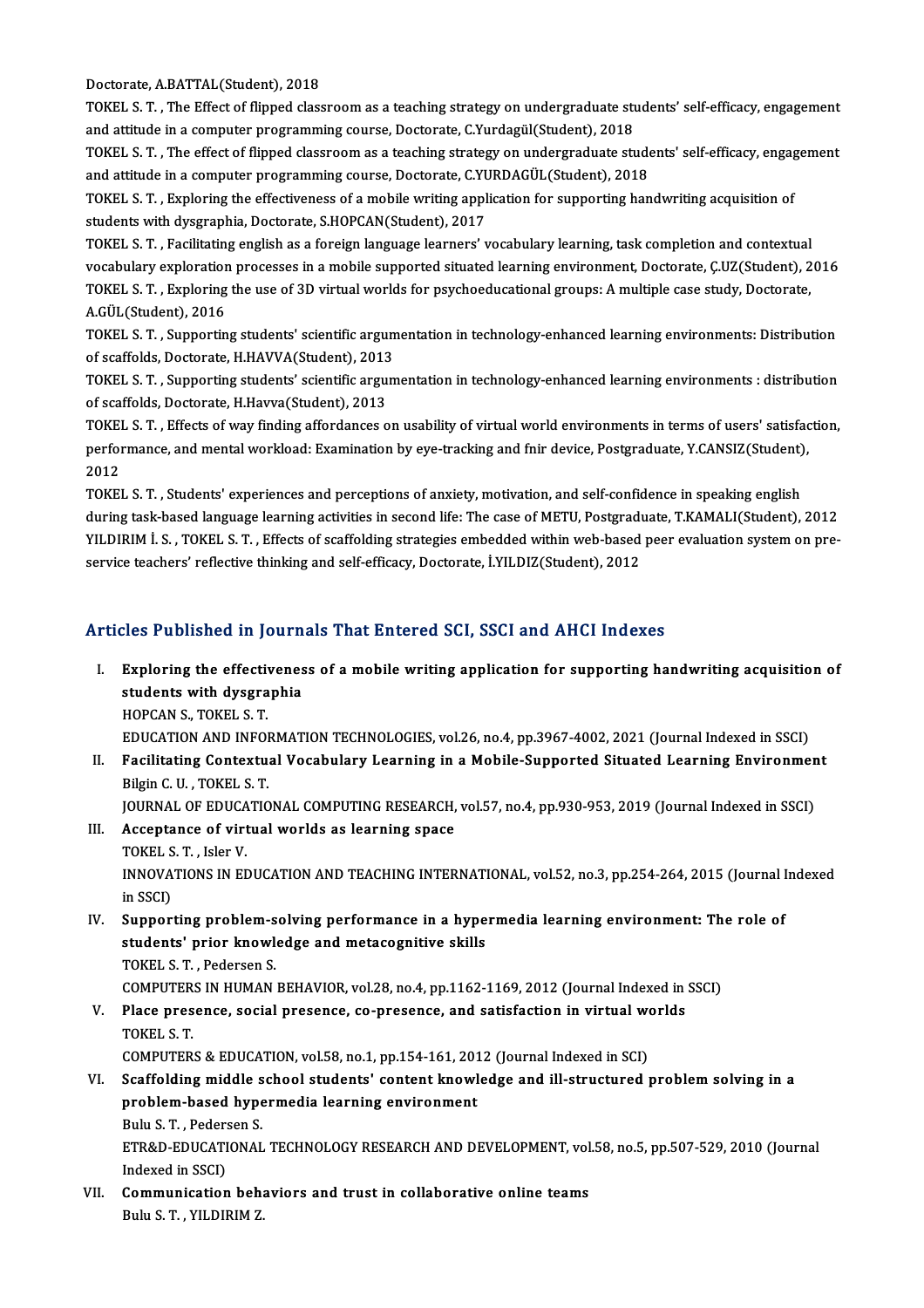### Articles Published in Other Journals

- rticles Published in Other Journals<br>I. The Effects of Mathematics on Programming Skills and its Retention: An Experimental Study<br>Altre P. Tokel S. T. Deligliečky Ö The Effects of Mathematics of<br>Altın R., Tokel S. T. , Delialioğlu Ö.<br>Journal of Computers in Mathem Journal of Computers in Mathematics and Science Teaching, vol.40, no.3, pp.183-199, 2021 (Refereed Journals of<br>Other Institutions) Altın R., Tokel S. T., Delialioğlu Ö. Journal of Computers in Mathematics and Science Teaching, vol.40, no.3, pp.183-199, 2021 (Refereed Journals<br>Other Institutions)<br>II. Investigating the factors affecting students' satisfaction in a programming course designe
- 0ther Institutions)<br>Investigating the factors affecting students' satisfaction in a programming course desig<br>virtual worlds 3b sanal dünyalarda tasarlanan bir programlama dersinde öğrencilerin<br>memnunivetine etki eden faktö Investigating the factors affecting students' satisf<br>virtual worlds 3b sanal dünyalarda tasarlanan bi:<br>memnuniyetine etki eden faktörlerin incelenmesi<br>Pettal A. Tuğba Takal S.T. virtual worlds 3b sanal<br>memnuniyetine etki ede<br>Battal A., Tuğba Tokel S. T.<br>Turkish Online Journal of t Turkish Online Journal of Qualitative Inquiry, vol.11, no.2, pp.218-246, 2020 (Refereed Journals of Other Institutions) Battal A., Tuğba Tokel S. T.
- Turkish Online Journal of Qualitative Inquiry, vol.11, no.2, pp.218-246, 2020 (Refereed Journal<br>Institutions)<br>III. Distributed Scaffolding: Synergy in Technology-Enhanced Learning Environments<br>Intunel H H TOKELS T Institutions)<br>Distributed Scaffolding<br>Ustunel H. H. , TOKEL S. T.<br>TECUNOLOCY KNOWLED Distributed Scaffolding: Synergy in Technology-Enhanced Learning Environments<br>Ustunel H. H. , TOKEL S. T.<br>TECHNOLOGY KNOWLEDGE AND LEARNING, vol.23, no.1, pp.129-160, 2018 (Journal Indexed in ESCI)<br>Anviety, Metivation, and

Ustunel H. H., TOKEL S. T.<br>TECHNOLOGY KNOWLEDGE AND LEARNING, vol.23, no.1, pp.129-160, 2018 (Journal Indexed in ESCI)<br>IV. Anxiety, Motivation, and Self-Confidence in Speaking English During Task Based Activities in Second TECHNOLOGY KNOWLEDGE AND LEARNING, vol.23, no.1, pp.129-160, 2018 (Journal Indexed in ESCI)<br>Anxiety, Motivation, and Self-Confidence in Speaking English During Task Based Activities in<br>Life - Second Life Ortaminda Görev Te Anxiety, Motivation, and Self-Confidence in Speaking El<br>Life - Second Life Ortaminda Görev Temelli Dil Eğitimi<br>Konuşmaya Yönelik Endişe, Güdülenme ve Özgüvenleri<br>KAMALLARSLANTAS T-TOKELS T Life - Second Life Ortaminda Gö<br>Konuşmaya Yönelik Endişe, Güd<br>KAMALI ARSLANTAŞ T., TOKEL S. T.<br>Kastamanı Üniversitesi Kastamanı Konuşmaya Yönelik Endişe, Güdülenme ve Özgüvenleri<br>KAMALI ARSLANTAŞ T., TOKEL S. T.<br>Kastamonu Üniversitesi Kastamonu Eğitim Dergisi, vol.26, pp.287-296, 2018 (Other Refereed National Journals)

KAMALI ARSLANTAŞ T., TOKEL S. T.<br>Kastamonu Üniversitesi Kastamonu Eğitim Dergisi, vol.26, pp.287-296, 2018 (Other Refereed National Jour<br>V. Teknoloji ile zenginleştirilmiş öğrenme ortamlarında öğrencilerin bilimsel argüman Kastamonu Üniversitesi Kastamonu Eğitim<br>Teknoloji ile zenginleştirilmiş öğrenm<br>rehberli öğrenme desteği sağlanması<br>ÜSTÜNEL H H - TOKELS T Teknoloji ile zenginleştir<br>rehberli öğrenme desteğ<br>ÜSTÜNEL H. H. , TOKEL S. T.<br>Ömer Halisdemir Üniversite

rehberli öğrenme desteği sağlanması<br>ÜSTÜNEL H. H. , TOKEL S. T.<br>Ömer Halisdemir Üniversitesi İktisadi ve İdari Bilimler Fakültesi Dergisi, vol.10, pp.122-152, 2017 (Other Refereed ÜSTÜNEL H. H. , TOKEL S. T.<br>Ömer Halisdemir Üniversites<br>National Journals) Ömer Halisdemir Üniversitesi İktisadi ve İdari Bilimler Fakültesi Dergisi, vol.10, pp.122-152, 2017 (Other Ref<br>National Journals)<br>VI. Exploring Internet addiction academic procrastination and general procrastination among

- National Journals)<br>Exploring Internet ac<br>Service ICT teachers<br>Tekel S T Exploring<br>Service I<br>Tokel S. T.<br>Mevlane It Service ICT teachers<br>Tokel S. T.<br>Mevlana International Journal of Education, vol.4, no.1, pp.189-201, 2014 (National Refreed University Journal)<br>Three Dimensional Virtual Worlds Bessersh Trands and Euture Directions.
	-

### Tokel S. T.<br>Mevlana International Journal of Education, vol.4, no.1, pp.189-201, 2014 (National R<br>VII. Three Dimensional Virtual Worlds Research Trends and Future Directions<br>TOKEL S. T. , CEVIZCI KARATAS E. Mevlana International Journal of <mark>F</mark><br>Three Dimensional Virtual Wo<br>TOKEL S. T. , CEVİZCİ KARATAŞ E.<br>Morsin Üniversitesi Eğitim Falsilte

Mersin Üniversitesi Eğitim Fakültesi Dergisi, vol.10, pp.1-12, 2014 (Other Refereed National Journals)

### TOKEL S. T. , CEVİZCİ KARATAŞ E.<br>Mersin Üniversitesi Eğitim Fakültesi Dergisi, vol.10, pp.1-12, 2014 (Other Refereed National Journals)<br>VIII. Türkiye'deki ebeveynlerin çocuklarının İnternet ve sosyal paylaşım siteleri Mersin Üniversitesi Eğit<br>Türkiye'deki ebeveyı<br>seviyeleri ve algıları<br>Tekel S.T Türkiye'd<br>seviyeler<br>Tokel S. T.<br>Morsin Ün seviyeleri ve algıları<br>Tokel S. T.<br>Mersin Üniversitesi Eğitim Fakültesi Dergisi, vol.9, no.1, pp.225-236, 2013 (National Refreed University Journal)

#### Books&Book Chapters

- ooks & Book Chapters<br>I. Design and Development of a Mobile Writing Application for Students With Dysgraphia<br>Hongan & Takel & T. Kareau N. Aylut C Lock Sook anapters<br>Design and Development of a Mobile<br>Hopcan S., Tokel S. T. , Karasu N., Aykut Ç.<br>in: Mobile Technologies in Educational Or Design and Development of a Mobile Writing Application for Students With Dysgraphia<br>Hopcan S., Tokel S. T. , Karasu N., Aykut Ç.<br>in: Mobile Technologies in Educational Organizations, Alona Forkosh Baruch,Hagit Meishar Tal, Hopcan S., Tokel S. T. , Karasu N.,<br>in: Mobile Technologies in Educa<br>Pennsylvania, pp.233-262, 2019<br>2 Beyutlu Sanal Dünyaların E
- Pennsylvania, pp.233-262, 2019<br>II. 3 Boyutlu Sanal Dünyaların Eğitimde Kullanımı Pennsylvania, pp.233-262, 2019<br>3 Boyutlu Sanal Dünyaların Eğitimde Kullanımı<br>GÖKTAŞ Y., TOPU F. B. , ÇOBAN M., KARAKUŞ YILMAZ T., BAYDAŞ Ö., YILMAZ R. M. , REİSOĞLU İ., TOKEL S. T. ,<br>KOÇAK Ö. 3 Boyutl<mark>ı</mark><br>GÖKTAŞ Y<br>KOÇAK Ö.<br>Posem Ak GÖKTAŞ Y., TOPU F. B. , ÇOBAN<br>KOÇAK Ö.<br>Pegem Akademi, Ankara, 2017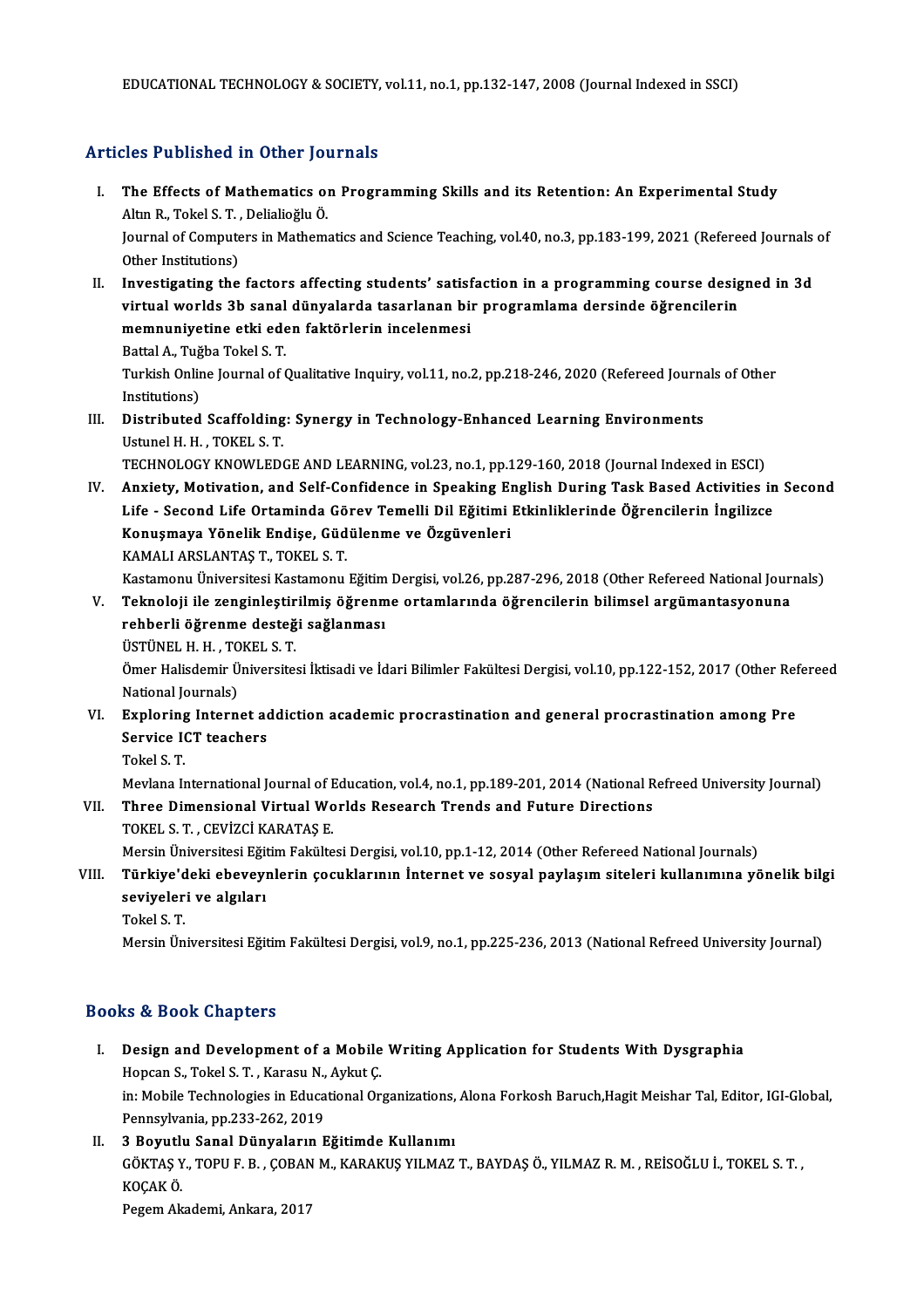- III. 3B Sanal Dünyalar ve Kullanım Alanları<br>TOKELS T. TOPUE P **3B Sanal Dünyalar ve**<br>TOKEL S. T. , TOPU F. B.<br>in: 3B Sanal Dünyaların TOKEL S. T. , TOPU F. B.<br>in: 3B Sanal Dünyaların Eğitimde Kullanımı, Göktaş Yüksel, Editor, Pegem, pp.1-24, 2017 TOKEL S. T. , TOPU F. B.<br>in: 3B Sanal Dünyaların Eğitime<br>IV. Üç Boyutlu Sanal Dünyalar<br>Tekel S. T in: 3B Sana<br>Üç <mark>Boyut</mark><br>Tokel S. T.<br>in: Öğretin
- -

Üç Boyutlu Sanal Dünyalar<br>Tokel S. T.<br>in: Öğretim Teknolojilerinin Temelleri Teoriler Araştırmalar Eğilimler, Çağıltay,K.,Göktaş,Y., Editor, Pegem A<br>Yaynalık, Ankara, pp.925,945, 2016 Tokel S. T.<br>in: Öğretim Teknolojilerinin Temelleri<br>Yayıncılık, Ankara, pp.825-845, 2016

# rayıncılık, Ankara, pp.823-845, 2016<br>Refereed Congress / Symposium Publications in Proceedings

- efereed Congress / Symposium Publications in Proceedings<br>I. The use of pair programming in education: A systematic Review<br>Tungs Y. Tokel S. T. I. The use of pair programming in education: A systematic Review<br>Tunga Y., Tokel S. T. The use of pair programming in education: A systematic Review<br>Tunga Y., Tokel S. T.<br>EDUCCON 2018 Educational Conference, Ankara, Turkey, 27 - 28 September 2018, pp.19-29<br>Engeging with the Seenarie: Affect and Easial Patter
- II. Engaging with the Scenario: Affect and Facial Patterns from a Scenario-Based Intelligent Tutoring<br>System EDUCCOI<br>Engagin<br>System<br>Nue Bu

Nye B., Karumbaiah S., TOKEL S. T., Mark C., Giota S., Auerbach D., Kallirroi G. 19th International Conference on Artificial Intelligence in Education, 23 - 30 June 2018

- Nye B., Karumbaiah S., TOKEL S. T. , Mark C., Giota S., Auerbach D., Kallirroi G.<br>19th International Conference on Artificial Intelligence in Education, 23 30 June 2018<br>III. Özel Eğitim Öğretmenlerinin Disgrafi Yaşay 19th International Confe<br>Özel Eğitim Öğretmen<br>Hakkındaki Görüşleri<br>HOPCAN S. TOKEL S.T Özel Eğitim Öğretmer<br>Hakkındaki Görüşler<br>HOPCAN S., TOKEL S. T.<br>International Computer Hakkındaki Görüşleri<br>HOPCAN S., TOKEL S. T.<br>International Computer Instructional Technologies Symposium, İzmir, Turkey, 2 - 04 May 2018 HOPCAN S., TOKEL S. T.<br>International Computer Instructional Technologies Symposium, İzmir, Turkey, 2 - 04 May 2<br>IV. Virtual Standardized Patients for Facilitating Conversational Medical Interview<br>TOKEL S. T. Poutista M
- International Computer Instructional Techn<br>Virtual Standardized Patients for Facil<br>TOKEL S. T. , Bautista M., Talbot T., Leeds A.<br>AECT 2017 7 11 November 2017 Virtual Standardized Patients fo<br>TOKEL S. T. , Bautista M., Talbot T., L<br>AECT 2017, 7 - 11 November 2017<br>Investigating the effects of usin
- TOKEL S. T. , Bautista M., Talbot T., Leeds A.<br>AECT 2017, 7 11 November 2017<br>V. Investigating the effects of using virtual worlds in introductory programming education on students'<br>nroblem solving ekills AECT 2017, 7 - 11 Novem<br>Investigating the effec<br>problem solving skills<br>PATTAL A TOKELS T Investigating the effer<br>problem solving skill<br>BATTAL A., TOKEL S. T.<br>Wth International Euro problem solving skills<br>BATTAL A., TOKEL S. T.<br>IVth International Eurasian Educational Research Congress, Denizli, Turkey, 11 - 14 May 2017 BATTAL A., TOKEL S. T.<br>IVth International Eurasian Educational Research Congress, Denizli, Turkey, 11 - 14 May 2<br>VI. Implications of 3D Virtual Worlds for Counseling Services In Higher Education

- IVth International Eurasian Education<br>Implications of 3D Virtual World<br>GÜL A., AYDIN G., ÇAĞ P., TOKEL S. T.<br>Wed International Eurasian Educatio Implications of 3D Virtual Worlds for Counseling Services In Higher E<br>GÜL A., AYDIN G., ÇAĞ P., TOKEL S. T.<br>IVnd International Eurasian Educational Research Congress, 11 - 14 May 2017<br>Analyzing Learner Affect in a Seangrie GÜL A., AYDIN G., ÇAĞ P., TOKEL S. T.<br>IVnd International Eurasian Educational Research Congress, 11 - 14 May 2017<br>VII. Analyzing Learner Affect in a Scenario-Based Intelligent Tutoring System
- Nye B., Karumbaiah S., TOKEL S. T., Core M. G., Stratou G., Auerbach D., Georgila K. Analyzing Learner Affect in a Scenario-Based Intelligent Tutoring System<br>Nye B., Karumbaiah S., TOKEL S. T. , Core M. G. , Stratou G., Auerbach D., Georgila K.<br>18th International Conference on Artificial Intelligence in Ed Nye B., Karumbaiah S., 7<br>18th International Conf<br>vol.10331, pp.544-547<br>Analyzing Learner A 18th International Conference on Artificial Intelligence in Education (AIED), Wuhr<br>vol.10331, pp.544-547<br>VIII. Analyzing Learner Affect in a Scenario-Based Intelligent Tutoring Syste<br>Nue B. Karumbaiah S. TOKELS T. Core M.C
- vol.10331, pp.544-547<br>VIII. Analyzing Learner Affect in a Scenario-Based Intelligent Tutoring Syste<br>Nye B., Karumbaiah S., TOKEL S. T. , Core M. G. , Stratou G., Auerbach D., Kallirroi G. Analyzing Learner Affect in a Scenario-Based Intelligent Tutoring Syste<br>Nye B., Karumbaiah S., TOKEL S. T. , Core M. G. , Stratou G., Auerbach D., Kallirroi G.<br>Artificial Intelligence in Education 2017 (AIED), 28 June - 02 Nye B., Karumbaiah S., TOKEL S. T. , Core M. G. , Stratou G., Auerbach D., Kallirroi G.<br>Artificial Intelligence in Education 2017 (AIED), 28 June - 02 July 2017, vol.10331, pp.544-547<br>IX. Design Report of Geography Island
	- Artificial Intelligence in Education 2017 (AIEI<br>Design Report of Geography Island Proj<br>KEFELİ P., İLKHAN M., GÜLEÇ M., TOKEL S. T. Design Report of Geography Island Project: Descr<br>KEFELİ P., İLKHAN M., GÜLEÇ M., TOKEL S. T.<br>ICITS 2016, Rize, Turkey, 16 - 18 May 2016, pp.387-396<br>Development of a Virtual Learning Environment b KEFELİ P., İLKHAN M., GÜLEÇ M., TOKEL S. T.<br>ICITS 2016, Rize, Turkey, 16 - 18 May 2016, pp.387-396<br>X. Development of a Virtual Learning Environment Hittites Empire
	- KİLİS S.,ALKIŞY.,KADIRHANZ.,ÇETİNKAYAH.H. ,ÖZGENEL Ç.F. ,TOKEL S.T. Development of a Virtual Learning Environment Hittites Empire<br>KiLiS S., ALKIŞ Y., KADIRHAN Z., ÇETİNKAYA H. H. , ÖZGENEL Ç. F. , TOKEL S. T.<br>5th European Immersive Education Summit (EiED 2015), 9 - 11 September 2015<br>Compar KİLİS S., ALKIŞ Y., KADIRHAN Z., ÇETİNKAYA H. H. , ÖZGENEL Ç. F. , TOKEL S. T.<br>5th European Immersive Education Summit (EiED 2015), 9 - 11 September 2015<br>XI. Comparing Two Open Source Virtual Worlds In Terms Of Educati
	- 5th European<br>Comparing T<br>Wonderland<br>BATTAL A-TO Comparing Two Oper<br>Wonderland<br>BATTAL A., TOKEL S. T.<br>7th ICITS International Wonderland<br>BATTAL A., TOKEL S. T.<br>7th ICITS International Computer and Instructional Technologies Symposium, Turkey, 6 - 09 June 2013<br>De Royutly Sanal Dünyaları Eğitimcilar İsin Vol Haritası
		-

BATTAL A., TOKEL S. T.<br>7th ICITS International Computer and Instructional Technologie<br>XII. Üç Boyutlu Sanal Dünyalar: Eğitimciler İçin Yol Haritası<br>TOKEL S. T. , CEVİZCİ KARATAŞ E., GÜL A. 7th ICITS International Computer and Ins<br>Üç Boyutlu Sanal Dünyalar: Eğitimcil<br>TOKEL S. T. , CEVİZCİ KARATAŞ E., GÜL A.